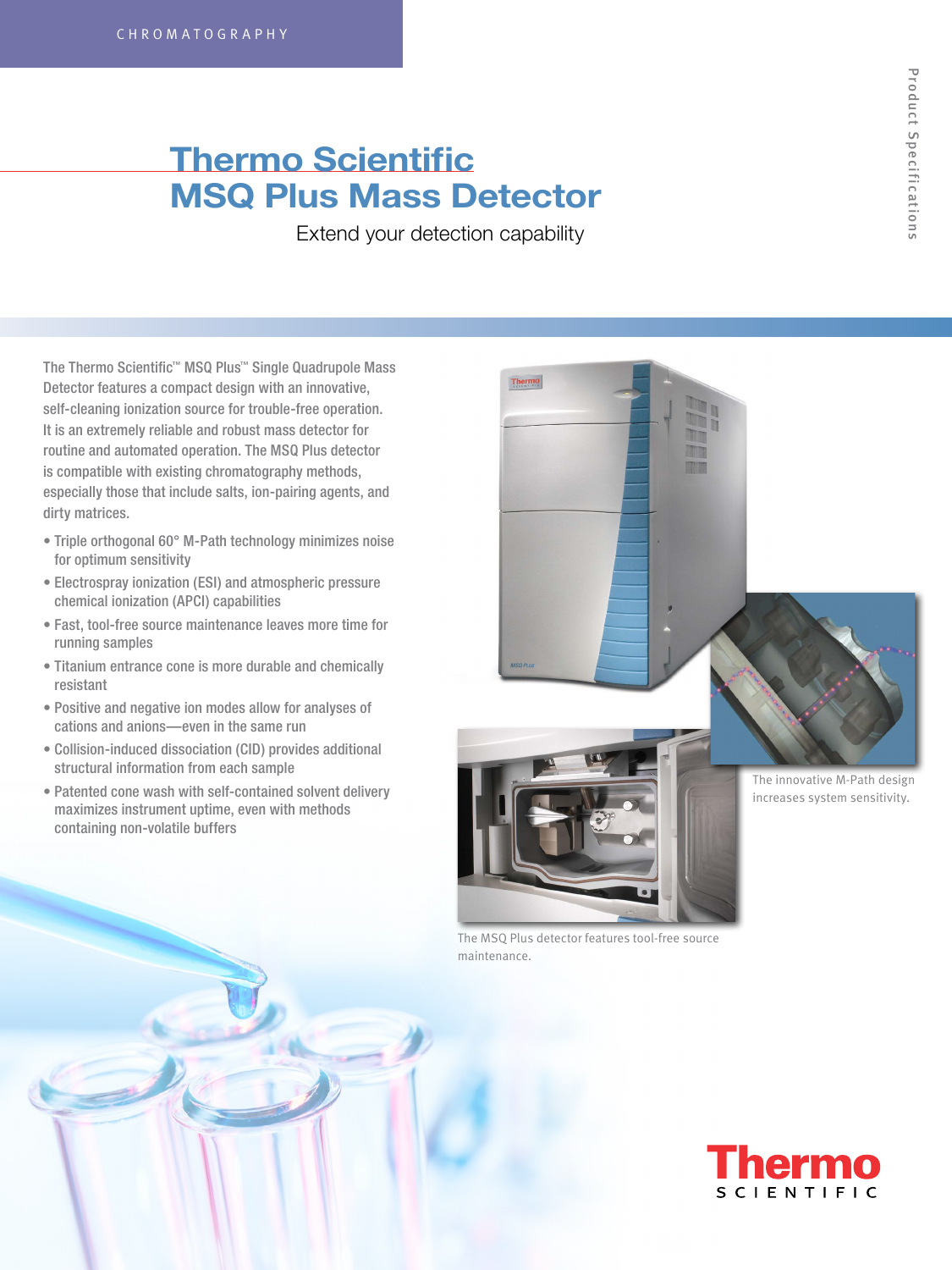# **Simple Operation**

The MSQ Plus Mass Detector features built-in calibration and infusion, requiring very little setup or tuning to achieve optimal performance.

# **FastLoc Probes**

Changeover between APCI and ESI modes has never been easier than with the fast, self-locking probe design.

- Automatic connection of pneumatic and electrical supply lines
- Total changeover time (beam to beam) of less than one minute
- Both probes are compatible with conventional and capillary flow rate ranges for optimum application flexibility

# **Scan Functions**

- Rapid full scan screening of compounds for analyte confirmation
- Selected ion monitoring (SIM) for target compound analysis and optimized trace level quantitation
- Data acquisition in centroid, profile and MCA (averaging) modes
- Simultaneous full scan and SIM functionalities within the same run

### **Quadrupole Analyzer**

- Precision-engineered quadrupole analyzer has in situ thermal compensation for improved mass stability
- Quadrupole mass pre-filter maximizes resolution and eliminates main filter cleaning
- Main quadrupole filter gives unit mass resolution over entire mass range
- Solid-state RF generator provides high stability and minimal drift

#### **FastLoc Probes**

Thermo

**FastLoc Probes eliminate complex gas and high voltage connections, enabling easy switching of ionization modes** 

#### **RF/DC Prefilter**

**The square quadrupole RF/DC prefilter increases ion transmission efficiency and protects the analyzing quadrupole**

#### **System Autotune**

The MSQ Plus detector incorporates a self-contained reference inlet system for tuning and calibration controlled by easy-to-use, automated software. At the click of a mouse, the full system autotune invokes algorithms for:

- Optimization of signal
- Resolution tuning
- Standard mass scale calibration from the reference inlet system
- Detector voltage setup for gain normalization

## **Chromeleon CDS Software**

The MSQ Plus detector is fully integrated with Thermo Scientific™ Dionex™ Chromeleon™ Chromatography Data System (CDS) software versions 6.8 and 7.2.

- Full instrument control of Thermo Scientific LC and IC systems
- Intuitive display of mass spectral data along with UV and other complementary detectors such as the Thermo Scientific™ Dionex™ Corona™ Charged Aerosol Detector
- Complete data system security and documentation, including audit trails and electronic signatures



## **M-Path Source Design Patented M-Path**

FastLoc probes for simple and rapid mode changes.

**sampling system enables extreme sensitivity from real samples** 

#### **Cone Wash**

**Patented cone wash accommodates dirty samples and salt buffers**

#### **Autocalibration System**

**Automatic mass scale calibration and tuning increases confidence and simplifies use**

#### **Ion Bright Detector Patented Ion Bright™**

**Detector generates the greatest signal with the least noise**